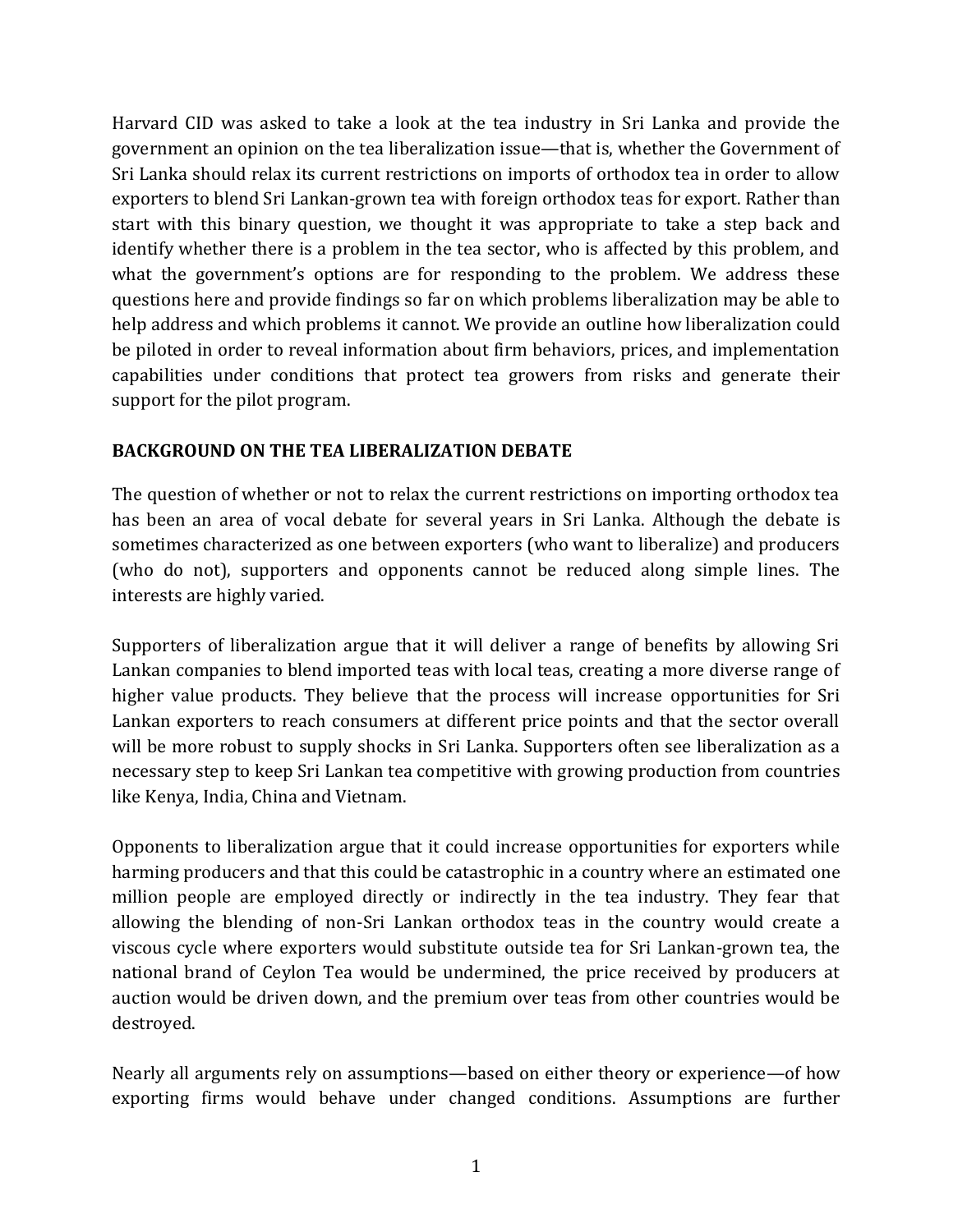contingent on exactly how policy would be changed, what safeguards (if any) would be put in place to manage risks, and how reforms would be implemented.

# **DATA ON THE TEA SECTOR**

### *Comparison across countries*

If we first look across countries, we can see a clear divide among major exporters of tea in the quantity and *quality* of tea exports (Figure 1)—where *quality* as used here is a quantitative measure based on unit price, adjusting for some demand-side and supply-side considerations.<sup>1</sup> The divide is that the top four producing countries by volume (Sri Lanka, Kenya, India, and China) get lower prices for their exports than the next three countries by volume (the United Kingdom, Germany, and the United Arab Emirates). A clear difference between these countries is that the first group grows tea while the second group almost exclusively processes tea that is imported from elsewhere (often from the first group). <sup>2</sup> The largest exporters export a lot of bulk tea while the other groups export primarily packaged tea with a high degree of value addition.





<sup>1</sup> Currently, we only have the data to calculate this quality measure for tea up to 2010.

<sup>2</sup> The Atlas of Economic Complexity allows for interactive exploration of where tea is imported from and exported to for each of these countries. See, for example, [http://atlas.cid.harvard.edu/explore/tree\\_map/import/are/show/0902/2014/](http://atlas.cid.harvard.edu/explore/tree_map/import/are/show/0902/2014/)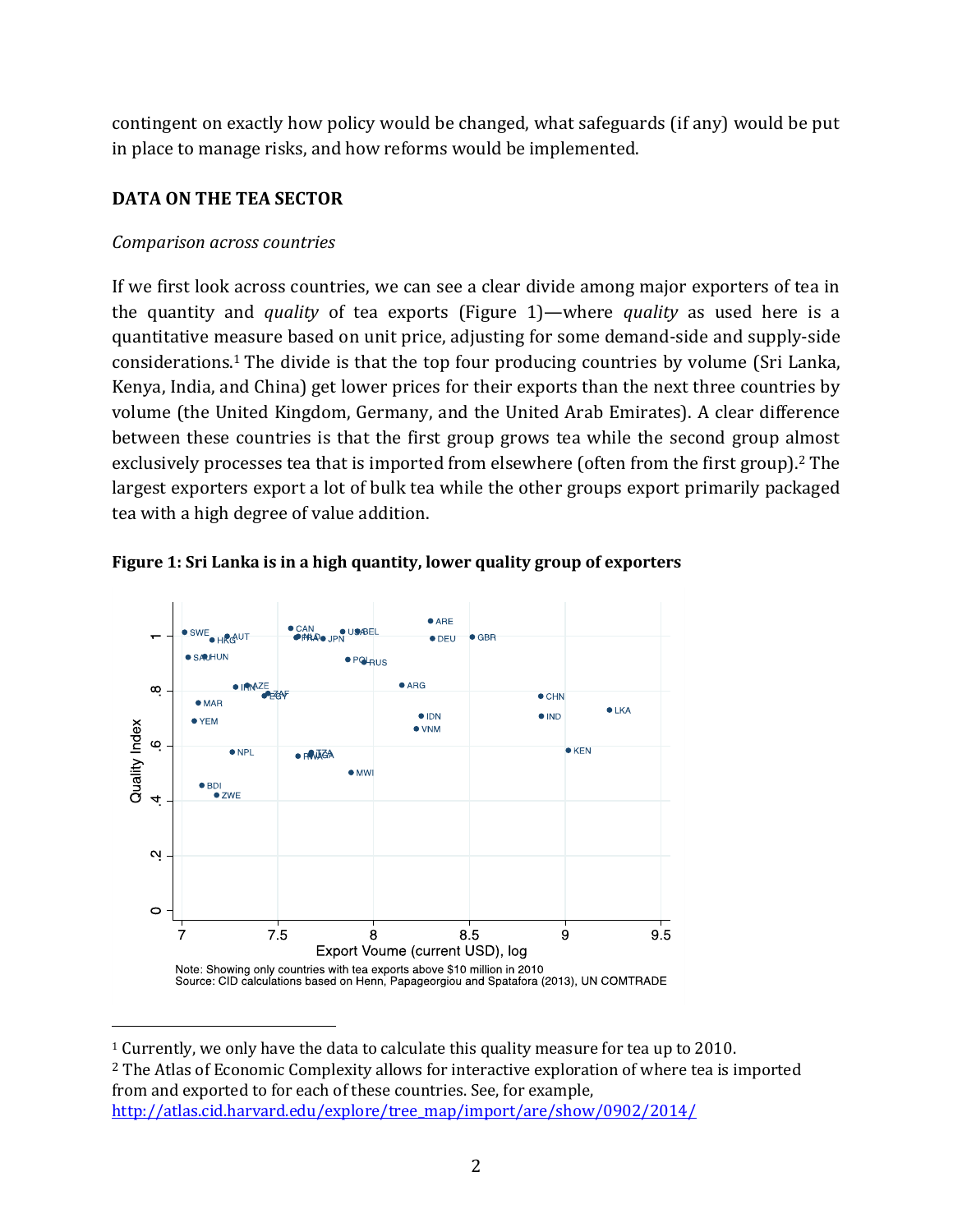If we look at the trajectory of the quality of tea exports for the top ten exporters by volume (Figure 2), we can see some movement over time from the lower quality exporters. This is true for Sri Lanka, but at a slower pace than China and Vietnam. In the early 2000s, China surpassed Sri Lanka as getting the highest unit prices for its tea exports among the highestvolume producers. Meanwhile, the top quality exporters remain at the top over time, with the UAE entering the sector only in the late 1980s. The tenth largest exporter by volume, Argentina, stands in between the two groups. Argentina is unique in the concentration of its tea exports to the United States (76% of its tea exports in 2015).



**Figure 2: Quality of Sri Lankan tea exports is increasing, but slowly**

A common reference point for the merits of a focus on value addition and packaging of tea is the UAE. Companies in the UAE import a large share of their tea from Sri Lanka and export primarily to nearby countries in the Middle East. Dubai is a major hub for the reexport of tea, with the Dubai Tea Trading Centre (DTTC) operating in a large free trade zone, which is home to 25 global tea companies. These companies enjoy generous incentives including 50-year guaranteed leases, full business ownership, and pay no corporate or personal income tax. <sup>3</sup> In addition to reliable basic infrastructure and services, the location also provides tea companies with storage facilities, packing equipment, a tasting unit, and research and development facilities. While this arrangement works well in the UAE, it is not clear that it is feasible or even desirable in Sri Lanka. Sri Lanka faces an acute need for diversification beyond tea and other traditional exports, such as garments, and space in industrial zones has proven valuable as a tool to attract businesses in new activities. At the same time, the UAE does not grow any tea of its own, and therefore

 $\overline{\phantom{a}}$ 

<sup>3</sup> See <http://worldteanews.com/news/uae-worlds-largest-re-exporter-tea>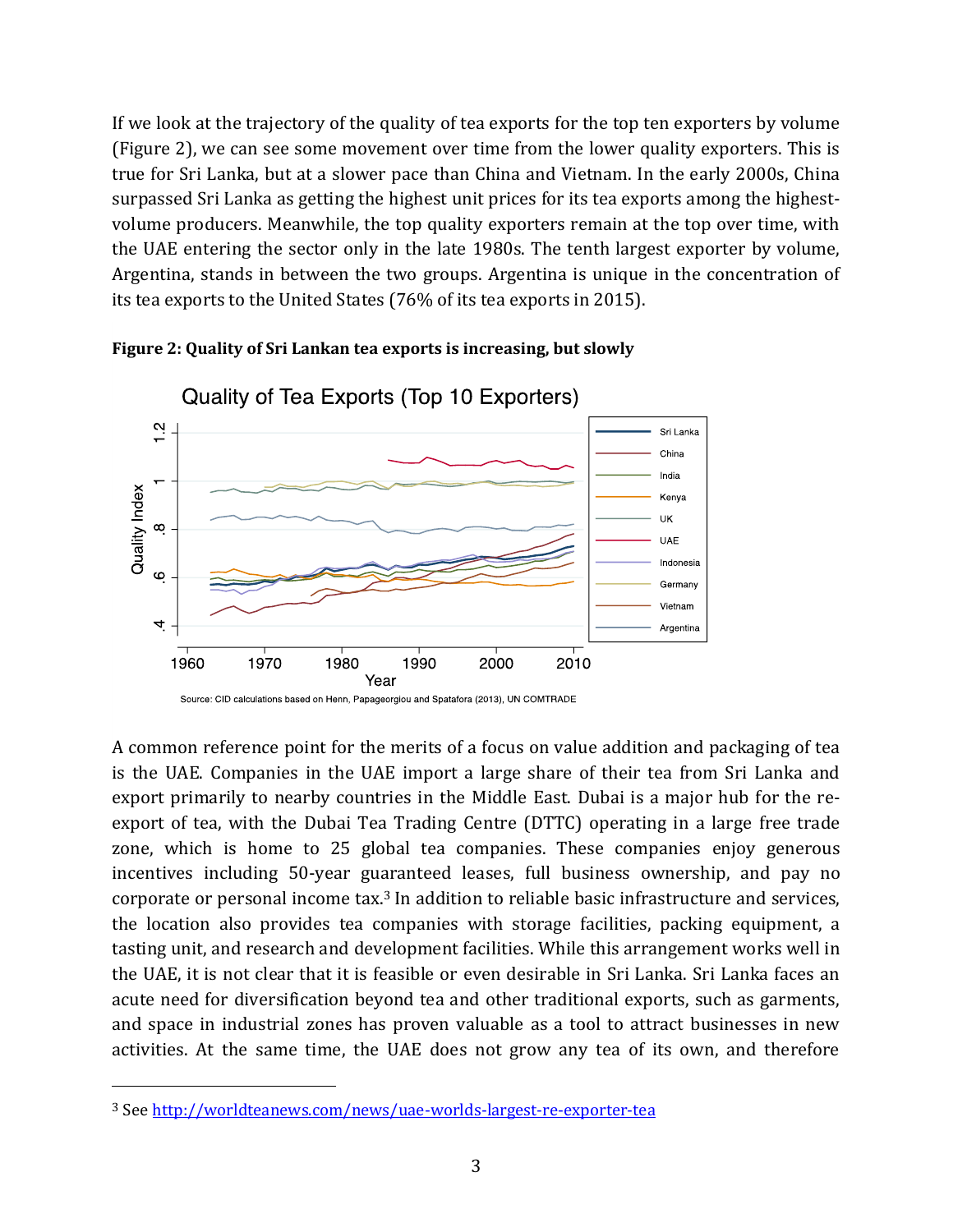government decisions for how to support the sector do not have to account for the needs and interests of tea producers. This has allowed for the development of an industry from scratch that is ideally suited to blending, processing, packaging and re-exporting of tea.

At the same time, an American company interviewed noted that Sri Lankan companies already do an excellent job of value addition, packaging and exporting of tea, pointing out that many exporters in Sri Lanka are global leaders and have knowhow built up through generations of exporting. Companies like Dilmah Teas have emerged as global leaders with highly diversified products and diversified export markets. Dilmah sells its product at a high unit price by utilizing its own brand strength, which builds upon the unique taste characteristics of Sri Lankan grown tea and makes use of varied regional *terroirs*. This is a difference from countries where tea production is newer. For example, Vietnam relies heavily on large foreign companies for packaging, branding and exporting.

But while many tea exporters are thriving, tea producers in Sri Lanka are struggling. As the Oxford Business Group points out in its recent country report, producers have at times faced auction prices below their breakeven prices, forcing the government to step in and subsidize production.<sup>4</sup> Although Dilmah Teas believes it would stand to benefit from liberalization of orthodox tea imports, it is publicly opposed to the idea. Dilmah sees the threat to producers as too large, noting the risk of imported orthodox teas substituting for Sri Lankan grown tea, which would cause demand to drop and the price at auction to drop still further. Dilmah therefore sees the debate as a distraction from the true problems in the industry, which it sees as low productivity and yields, high labor costs, and the failure of tea exporters as a group to demand premium prices that the tea could be delivering.<sup>5</sup>

A wide range of stakeholders agree that low productivity is a central problem for tea production in Sri Lanka. Observers point to several factors at play: the limited ability for technological improvements to be used to increase yields while maintaining the quality that hand picking provides; a lack of replanting to replace aging tea fields; unionization of tea workers resulting in wages that are higher than productivity and generous benefits; an antiquated and expensive system where tea companies provide housing, health and education services to workers; and an emerging problem of labor shortage as workers move to more desirable and better paying jobs. Interviewees also noted pressures caused by a changing climate and decreasing in biodiversity, as well as high logistics costs and weak transportation infrastructure.

 $\overline{\phantom{a}}$ 

<sup>4</sup> Se[e https://www.oxfordbusinessgroup.com/analysis/orthodox-thinking-tea-remains-vital](https://www.oxfordbusinessgroup.com/analysis/orthodox-thinking-tea-remains-vital-economic-contributor)[economic-contributor](https://www.oxfordbusinessgroup.com/analysis/orthodox-thinking-tea-remains-vital-economic-contributor)

<sup>5</sup> See [https://www.oxfordbusinessgroup.com/interview/cultivated-cup-obg-talks-merrill](https://www.oxfordbusinessgroup.com/interview/cultivated-cup-obg-talks-merrill-fernando-founder-and-chairman-dilmah-tea)[fernando-founder-and-chairman-dilmah-tea](https://www.oxfordbusinessgroup.com/interview/cultivated-cup-obg-talks-merrill-fernando-founder-and-chairman-dilmah-tea)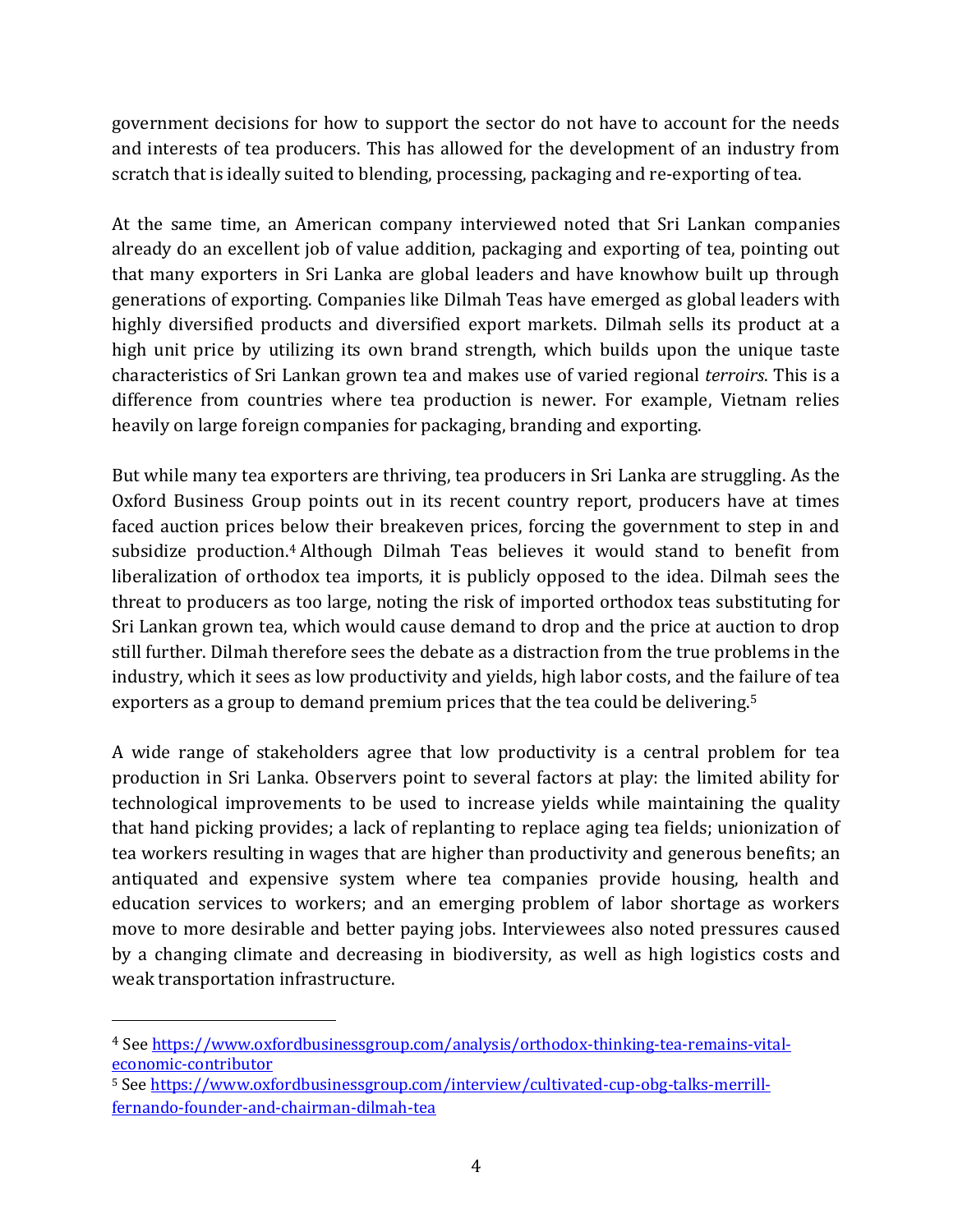#### *Supply or demand problem?*

 $\overline{\phantom{a}}$ 

However, in addition to these supply side issues, others argue that the overriding problem is one of demand. Several observations regarding prices help explain what is going on with supply and demand of Sri Lankan tea. The first observation is that Sri Lankan grown tea, under the brand of Ceylon Tea, does get a premium over other bulk teas as can be seen in a comparison of auction prices with India and Kenya (Figure 3). Moving from auction to exports, Sri Lankan exporters do not gain much additional value when exporting tea in bulk (Figure 4). But when exporters are able to export tea bags, the price per kilogram is, on average, twice that of bulk tea.<sup>6</sup> When looking at variation across tea exporting companies, the differentiation of prices is even more striking (Figure 5). The price that different exporters receive for bulk tea does not vary by much, but the prices received by different exporting companies for bags (and for packets) covers a large range. It is also clear from the data that exporters of bags and packets that are able to charge higher prices tend export in overall lower volumes.



#### **Figure 3: Sri Lanka's auction prices are at the high end**

 $6$  On average, they do not gain much additional value when exporting packets of black tea either, although higher prices are received when re-exporting packets. According to customs data, black tea makes up over 98% of tea exports and is thus the most important for understanding the sector. Re-exports are very small in comparison to overall exports. Over 96% of tea exports are classified as Ceylon Tea.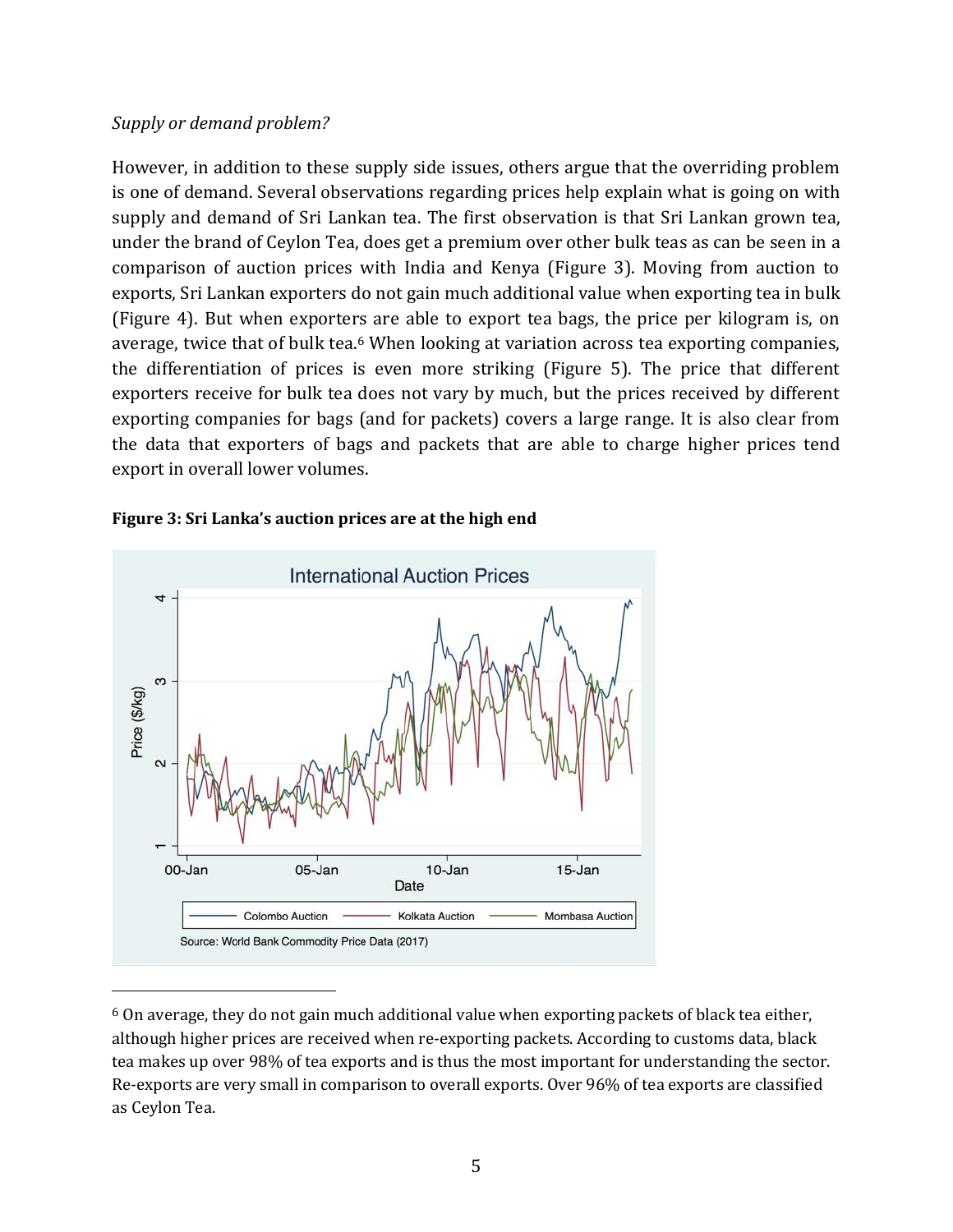



**Figure 5: The variation of prices for bags and packets is large across companies**

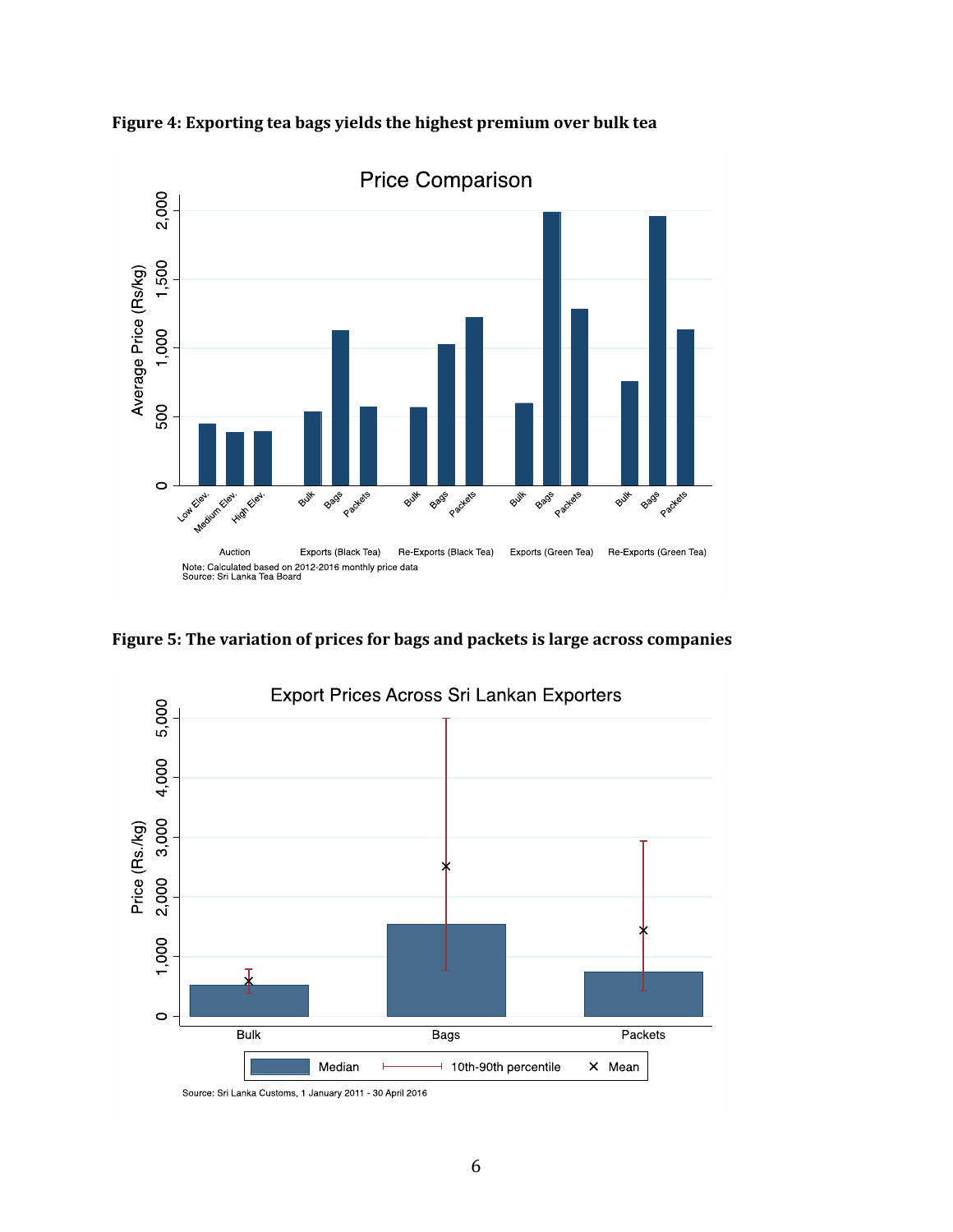This price data reveals several important facts about Sri Lankan tea exporters. Companies on average are able to export at much higher prices by packaging tea, especially in bags, but not all companies are able to achieve this. At the low end, some companies get little premium for exporting in packaged form over bulk. Meanwhile, the price received at auction appears to be pinned down by the export price of bulk tea.

Further exploration using Sri Lanka Customs data shows that most companies export a mix of bulk, bags and packets, but they do so in very different ratios. Market concentration is highest among exporters of bags and lowest for exports of bulk tea, but there are a large number of exporters for each type. Overall, there are more than 300 active tea-exporting companies, with around 90 exporting in higher frequencies (arbitrarily defined here as more than 50 shipments per year). By weight, less than 10% of Sri Lanka's tea exports are in bag form and around half are in packets (Figure 6). By value, bags represent closer to 20% of Sri Lanka's tea exports, and this has been fairly stable over the last several years, except for an outlier year in 2012.



**Figure 6: Relatively steady state structure of Sri Lanka's tea exports in recent years** 

All of this suggests that the overall structure of tea exports from Sri Lanka is in a quasiequilibrium state. The companies that are able to export at higher levels of value addition doing so, and the remainder of companies focus more on bulk tea exports, which requires less capital and less business knowhow.

Comparing the changes in prices of bulk tea exports and bag tea exports versus the auction price also reveals something about market forces at play. Figure 7 shows that the auction price and the price of bulk tea exports tend to move together, but the price of bag exports diverges. This is further evidence that the price at auction is pinned down by international price of bulk Sri Lankan tea. Exporters of bulk Sri Lankan tea can be thought of as price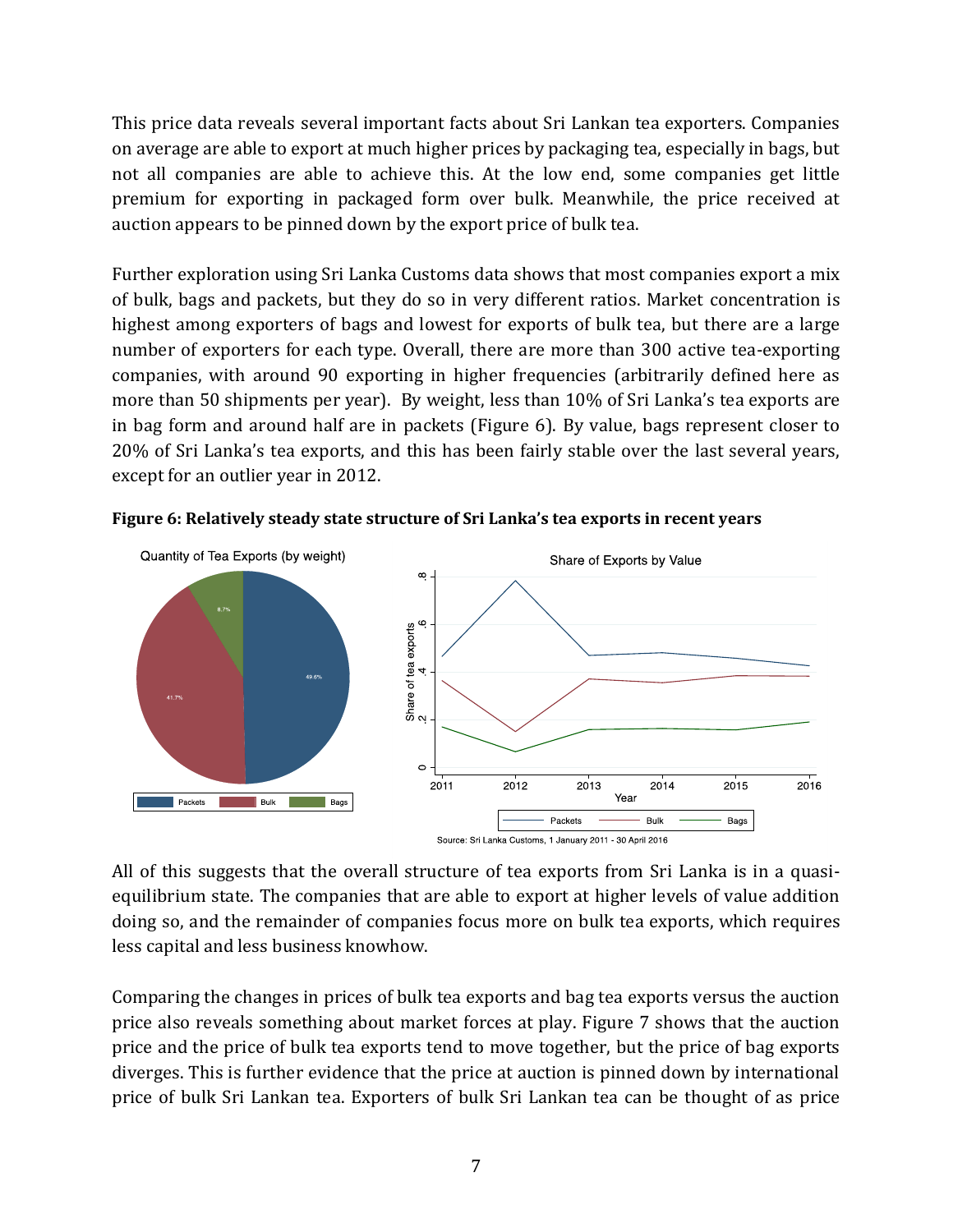takers, and this makes tea producers price takers at the auction as well. This can also be seen in a side-by-side comparison of weekly auction prices and weekly auction quantities (Figure 8). During most times (see 2012 through late 2015), fluctuations in the auction price do not affect the quantity sold at auction, as all tea brought to auction usually gets sold. However, from late 2015 onward, a sharply rising auction price corresponds with a drop in quantity sold at auction as producers faced widespread drought conditions. While some of this price increase can be attributed to inflation, this cannot explain full increase. Thus, individual exporters of bulk tea are price takers, but Sri Lankan producers collectively are not. While the price of Sri Lankan tea roughly tracks global tea prices, tea from other countries is not a perfect substitute for tea from Sri Lanka. In this sense, tea producers individually may be thought of as supply constrained (the more they can supply at auction, the more they can profit, provided that the auction price is above their costs), but tea producers collectively are demand constrained (auction prices are generally low because of an oversupply of tea to the export market).



**Figure 7: The auction price and price of bulk tea exports track one another, not so for tea bags**



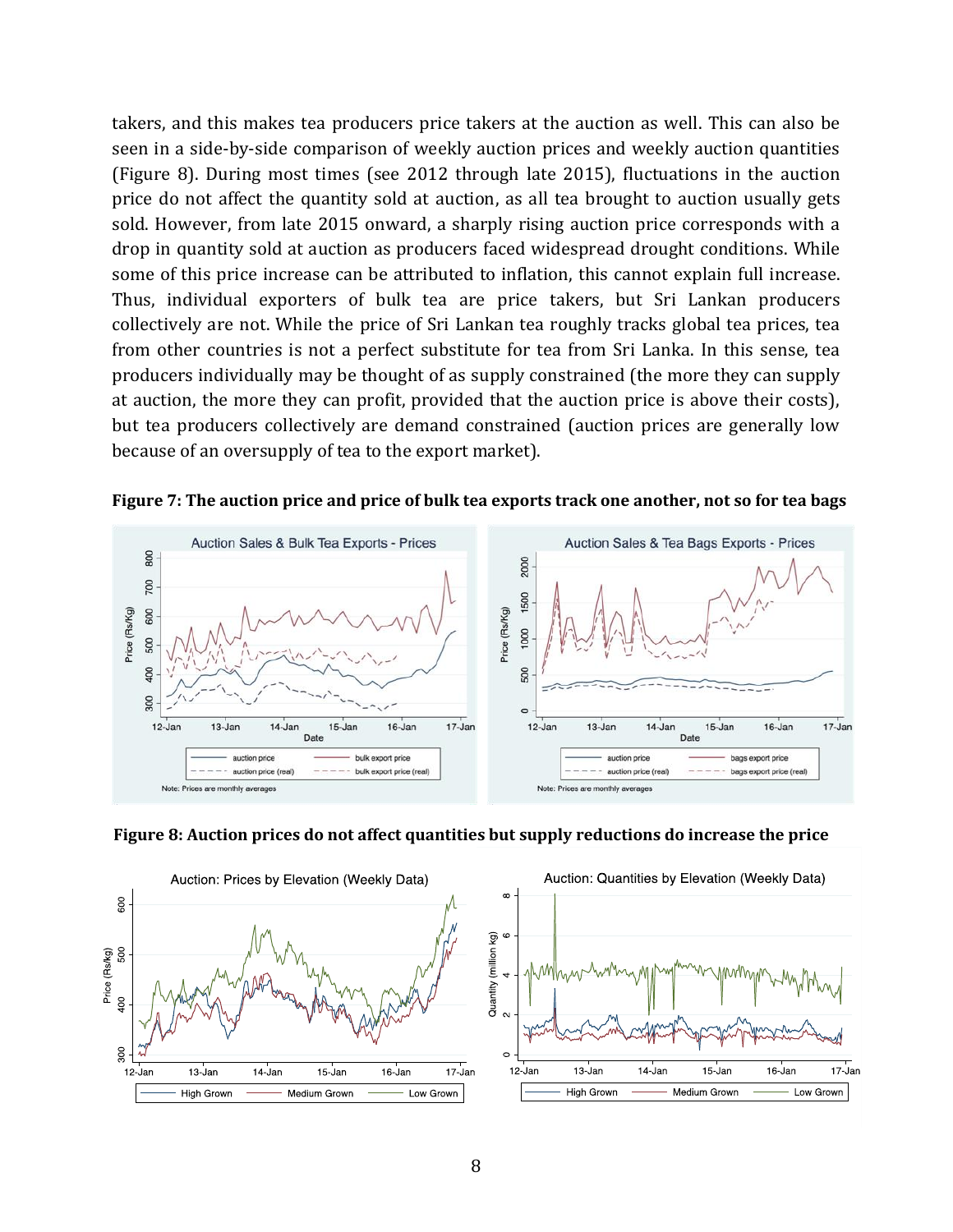For this reason, some observers have pointed out that the goal of being the largest exporter of black tea in the world no longer serves the needs of Sri Lankan exporters or producers. The price data shows agreement that cutting overall production in the country would lead to higher prices for both exporters of bulk tea and producers. Meanwhile, exporters that are adding significant value, especially those exporting in bag form, are not price takers on either an individual or collective level. These exporters are supplying differentiated products to the world market. But any premiums received by such exporters are not being reflected back in the auction price.

Figure 9 puts this dynamic in perspective. Using monthly data on prices and quantities of exports from the Sri Lanka Tea Board, we can see that the quantity of bulk exports of black tea is generally unrelated to the price received, except in the case when quantity drops to an unusually low level and prices increase somewhat. However, these prices differences are tiny in comparison to the price difference between bulk and tea bag exports, and the quantity of tea bag exports has a much stronger relationship with the price received. A similar dynamic is visible with green tea exports, but the quantities of green tea exports are much, much smaller.



Source: Sri Lanka Tea Board

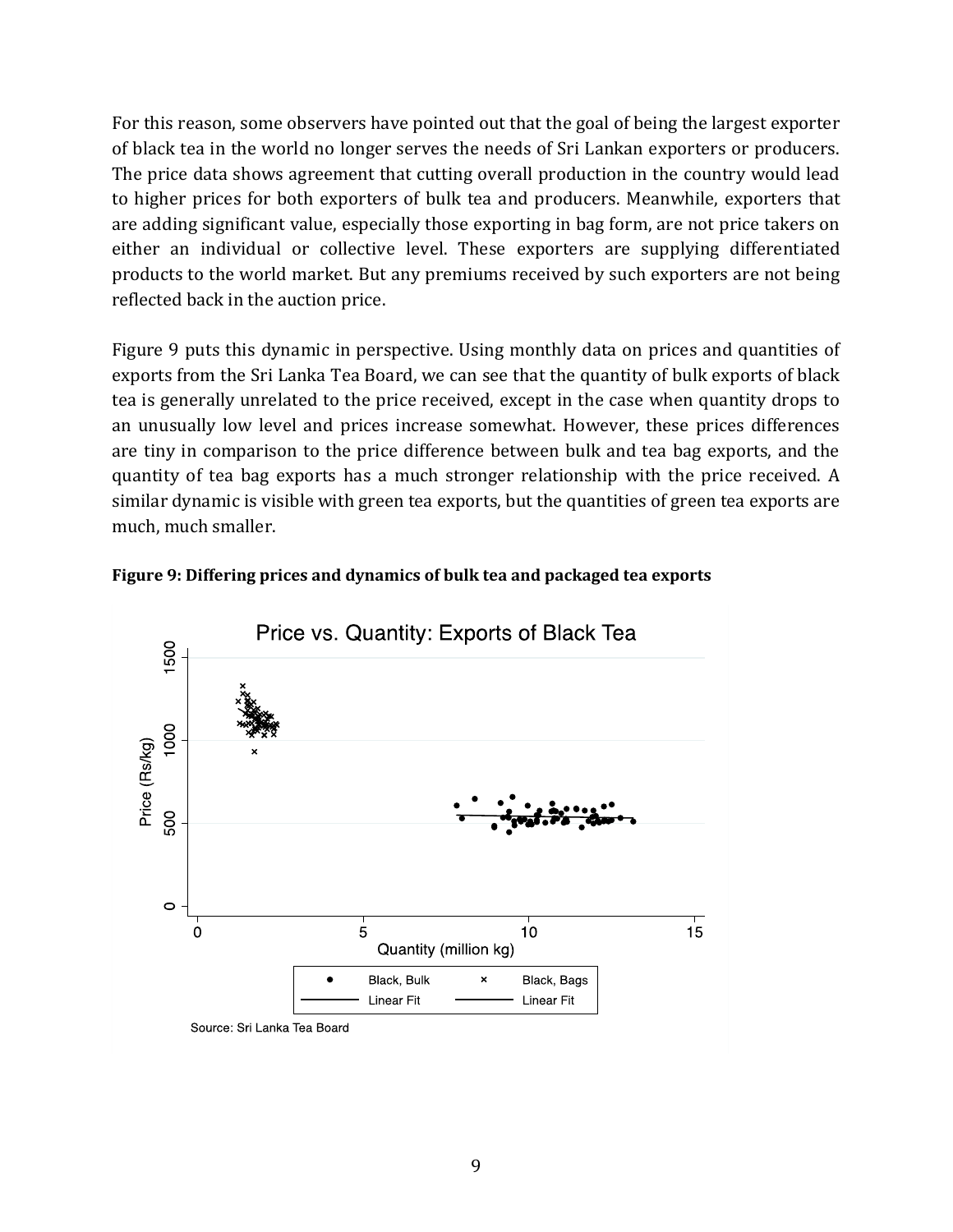#### **FINDINGS SO FAR**

#### *Problems at different scales for different stakeholders*

The central problem with tea in Sri Lanka is that it is primary source of income for many people with little room for wages to grow or for producing companies to increase productivity. The data presented in the previous section distinguishes between the supply problems faced by producing firms individually versus the global demand constraints faced by producers collectively. Although tea grown in Sri Lanka has unique characteristics that make it more valuable than many other major producing countries, the international market price of tea is low in comparison to the cost of production. Tea laborers in Sri Lanka are among the lowest paid and poorest groups in the country. The historical model of the industry, the overall strategic orientation toward high volume of exports, and the limited brand strength of Ceylon Tea all no longer serve the needs of Sri Lankans employed in the industry.

While companies complain about workers demanding wages above what productivity allows, workers observe that wages they are paid are below those for low-skill work in other industries. Due to the historical path of development of the tea industry in Sri Lanka, where companies provide housing, health and education services, limited alternative employment opportunities, and low physical connectivity in tea-growing areas, workers have less mobility to shift jobs. For workers who are able to shift out of tea, this generally represents an improvement in their well being. Thus, labor shortage is a problem faced by companies but not a problem from the perspective of workers. Since upwards of 70% of tea production comes from smallholders, the labor shortage problem in tea is really limited to the large companies that supply 30% of tea and aggregate tea from the smallholders.

The movement of some workers and smallholders out of tea production is a good thing for the individuals and may also be a net positive for producers as whole since the industry usually oversupplies tea to the auction floor. When smallholders choose not to re-invest in their fields because they have better opportunities outside of tea, this should not be viewed as a problem for the industry as a whole. However, when smallholders want to re-invest but are unable to find the capital to do so, this is a different situation.

The tea exporting industry in Sri Lanka is diverse and mature. There are significant differences between the business models of bulk tea exporters and those that are exporting products with higher value addition, especially tea bags. Exporters focused on value addition are toward the frontier of processing, branding and marketing, whereas bulk tea exporters are serving demand concentrated in a few regions and countries (primarily the Middle East and Russia) for Ceylon Tea that is simply packaged from the auction. For some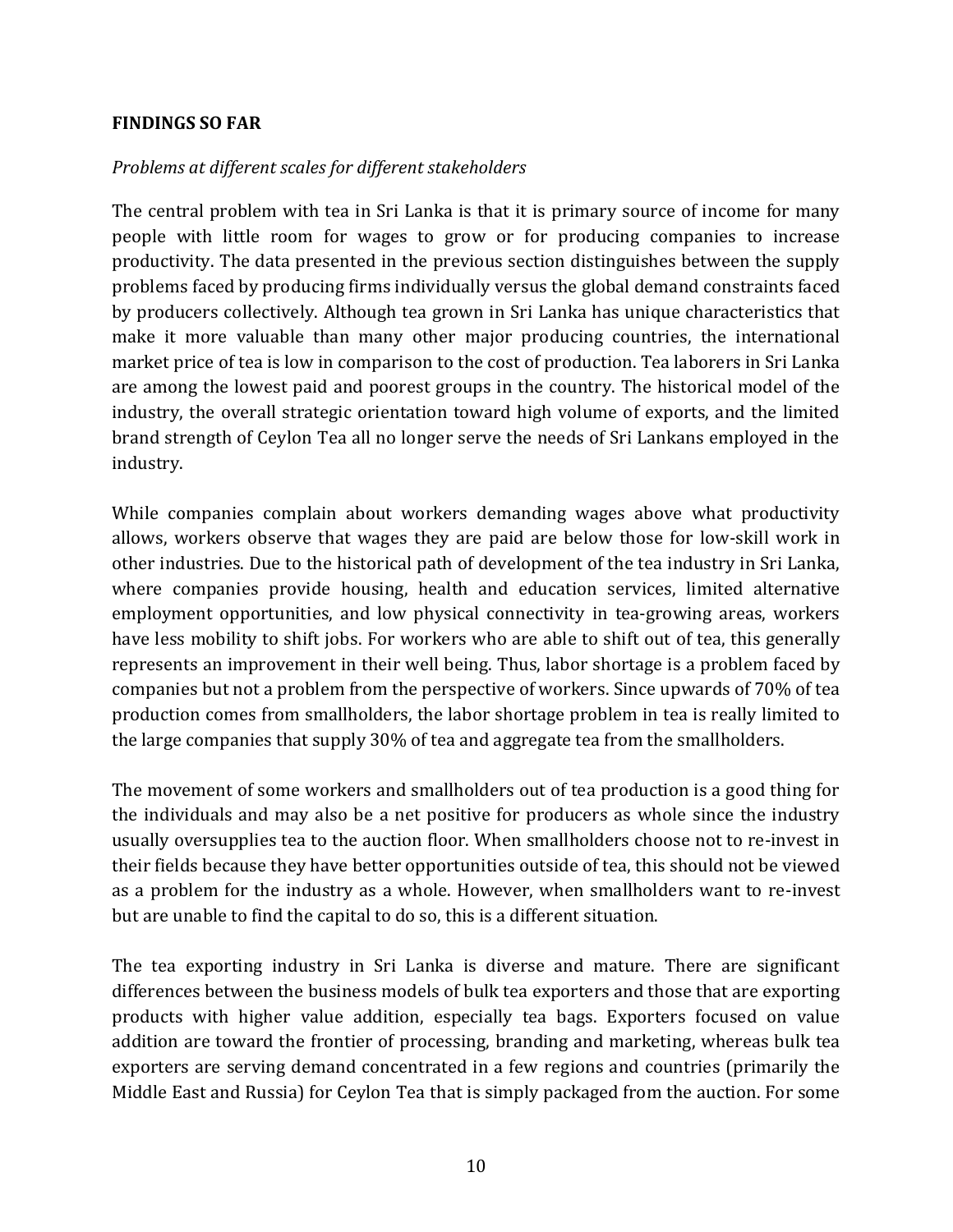of these countries, Sri Lankan-grown tea is an input for their own mature processing and re-export industries. There may be some scope for some exporting companies to shift from lower to higher value production and demand more premium prices. However, this will not reduce the demand for bulk tea from Sri Lanka and some exporters will continue to serve those markets so long as tea is available at the auction.

### *Appropriateness of liberalization*

Based on available data, there are no strong indications that the liberalization of orthodox tea imports would solve the central problem of limited global demand in comparison to the high supply produced in Sri Lanka. Producers have not yet benefited from higher value addition by exporters in the form of higher prices at the auction. At the same time, there are no strong indications that liberalization would cause the harms to producers that are widely feared, since current exports from other countries have not displaced the unique value of tea from Sri Lanka. It is unlikely that the liberalization of orthodox imports would change either of these dynamics.

The worst fears of opponents of liberalization predict that widespread blending would occur at low levels of value addition, which would ruin the natural premium of Sri Lankan grown tea. However, if this were likely, the natural premium of Sri Lankan tea would have already been reduced as importing countries shifted from Sri Lankan to cheaper tea available on the global market. Given that this has not happened, it would be more likely that bulk exporters tend to do limited blending in order to meet the taste requirements demanded by importers, which may actually increase the demand for tea on the auction floor.

For higher levels of value addition, liberalization would allow for a greater diversity of teas exported by Sri Lankan companies. This could potentially increase the demand from these exporters for Sri Lankan-grown tea, but the price data suggests that the effect on auction prices would be limited. Liberalization also has considerable promise for attracting diversified foreign companies to Sri Lanka to take advantage of the business ecosystem and location. During one of our interviews with an American tea processing and distribution company, the company pointed to current restrictions on imports as the main reason why they would not consider setting up operations in Sri Lanka. The company stated that if liberalization were to take place, Sri Lanka would become an ideal location for them to expand operations. Companies point to a radically shifting global market for tea, with a shift toward more specialized products for individual clients and changing demand in countries like the United States. Thus, attracting companies that have a foothold in new markets would be an important opportunity for Sri Lanka.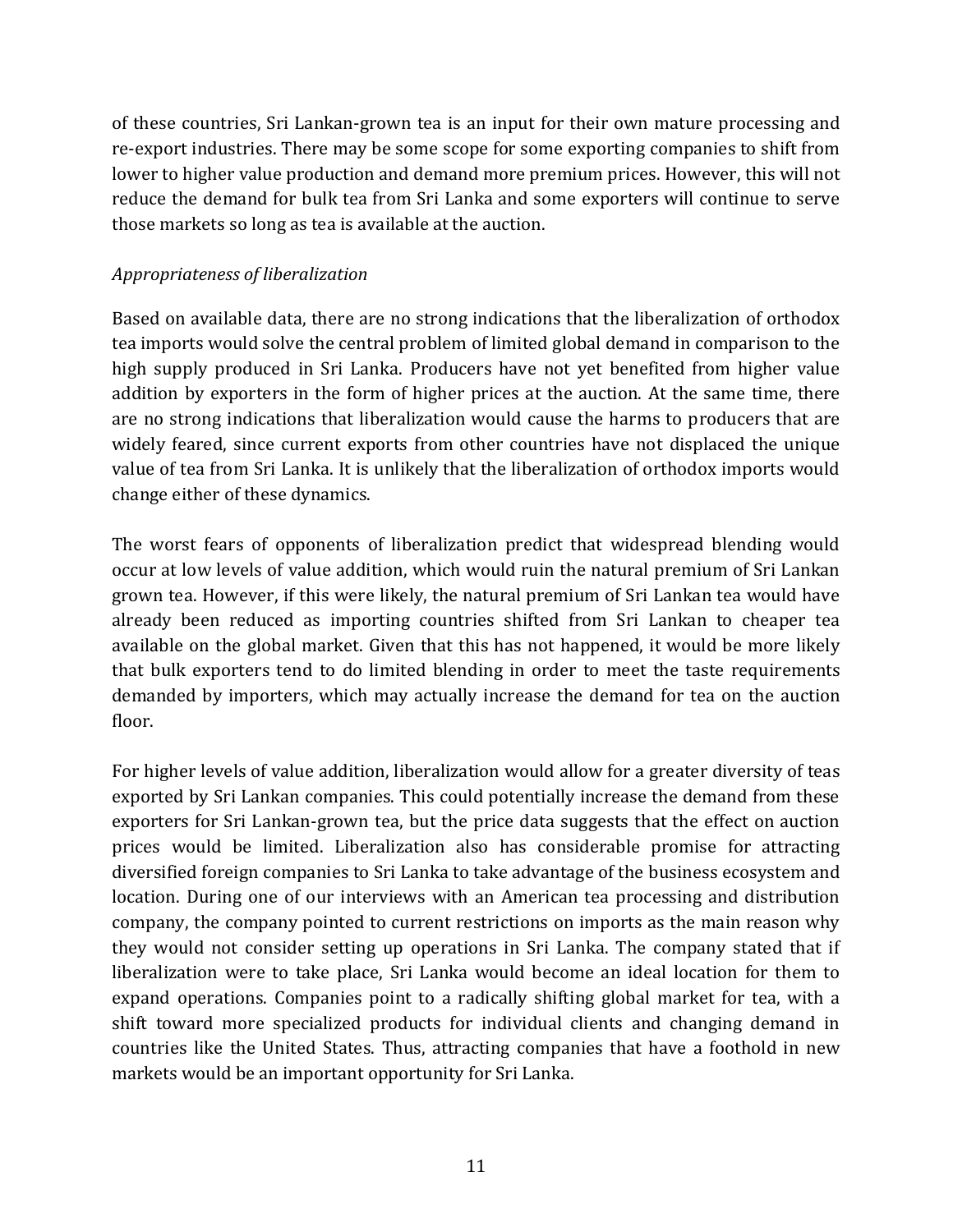One often overlooked fact is that if Sri Lanka maintains strict limits to the type of value addition that can be done in Sri Lanka, firms will merely locate in other countries with supportive ecosystems. For example, if Vietnam were to become an attractive hub for value addition, firms would be able to blend various teas there, affecting global supply in the same way they would if located in Sri Lanka, but with spillover benefits going to Vietnam instead.

Overall, it is not certain exactly how exporters would respond to a liberalization of the imports of orthodox tea and how this would affect tea producers in the country. Market signals suggest limited benefits to producers in the short-term but greater possible benefits to the industry overall in the longer term through staying on frontier, perhaps allowing Sri Lankan tea to reach new markets. Negative outcomes for producers in the form of lower prices at auction would be unlikely. Moreover, the risks could be fully managed in the short term through the existing subsidy mechanism. Therefore, a strategically designed pilot program to reveal the responses of exporting companies and markets is a promising way forward.

# **POLICY RECOMMENDATIONS**

# *Recommendations on the liberalization of orthodox tea imports*

A strategically designed pilot program for liberalization could be used reveal information about firm behaviors, prices, and implementation capabilities under conditions that protect tea producers from risks. One option for doing so could be as follows, although there is substantial space for other designs as well.

Sri Lanka could build upon the current architecture that allows non-orthodox teas to be imported for the purposes of value addition and export, drawing upon the implementation capability of the Sri Lanka Tea Board. An overall quota could be applied to the amount of orthodox tea that would be allowed into the country per month. Permits could then be provided to exporters by auction. Alternatively, tradable permits could be distributed to exporters beforehand according to an objective rule. The significant advantage of the auction method would be that rents would be generated from exporters that could then be used to benefit producers.

Critically, the government must institute a system that allows for compensation to producers if the price of tea at auction is negatively affected (or, even better, if measured according to a drop in the premium at the Colombo auction against other countries). This compensation mechanism could be built upon the current system that subsidizes producers when the auction price is low for other reasons. Tracking of the movement of the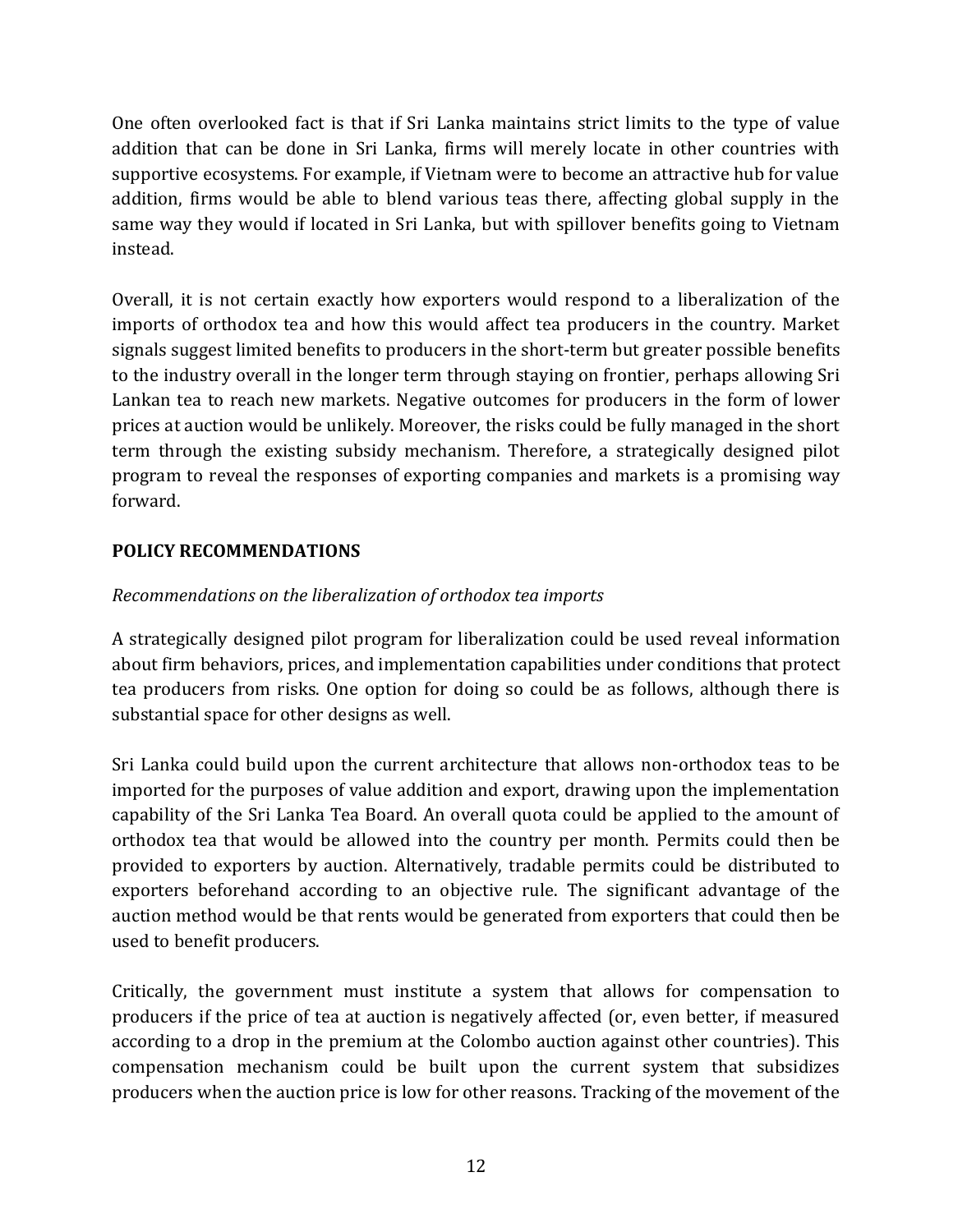price of tea at auction against historical patterns could be used to reveal if the pilot does have adverse impact feared by many producers. The money generated through the auction of permits could be used to help pay the subsidies in the case of this outcome. But if the price (or premium) is not adversely affected, the government should still use the money generated from the auction of permits to support the producers in other ways. These guarantees would help to generate support from producers for the pilot.

The Tea Board would need to enforce clear packaging requirements using the language, "mixed with Ceylon Tea, packaged in Sri Lanka," to draw a distinction from "Ceylon Tea" and the lion logo. Currently, the Tea Board also requires certification of exports blended with imported specialty teas through a tasting process. It could choose to keep (parts of) this elaborate process to collect information, but should allow for the market to experiment freely during the pilot period. This would be the only way to see how exporters that are free to blend Ceylon Tea with outside orthodox tea behave. This might reveal that the tasting process is not needed or might reveal that some level of quality control is desirable.

The government should start such a pilot program without a set time frame in order to not distort the choices of firms. For example, if the government were to signal that the pilot was to be short, companies might rapidly import in order to take advantage of the short window. Alternatively, they may not import because they fear being stuck with unusable imported tea. Companies might also be unwilling to invest in developing new supply relationships and experimentation if they know the pilot will be short. On the other hand, it would be problematic to set a long pilot period in the case that liberalization does have severe negative impacts on the auction price, creating a large fiscal drain on the government. If the pilot were to reveal that the worst fears of those opposed to liberalization take place, the government would want the flexibility to end the pilot.

A reasonable approach would be to set the quota on a monthly basis, allowing firms to use any tea imported under a permit even if the pilot is stopped at a later date. This would allow for companies to experiment and also give the government flexibility to end the pilot with limited costs if needed. The monthly quota could be adjusted over time based on the results observed (especially the price response for tea at auction and the revealed price of the permit), and small changes (including quality control efforts) could be made to the system on a monthly basis.

Implementation of such a policy would require very clear and responsive communication and a high level of transparency with the roughly one million individuals estimated to be involved in the tea sector. It would be just as important to think through a communication strategy and make sure that resources are in place to implement the strategy, as it would be to carefully design the pilot program for liberalization.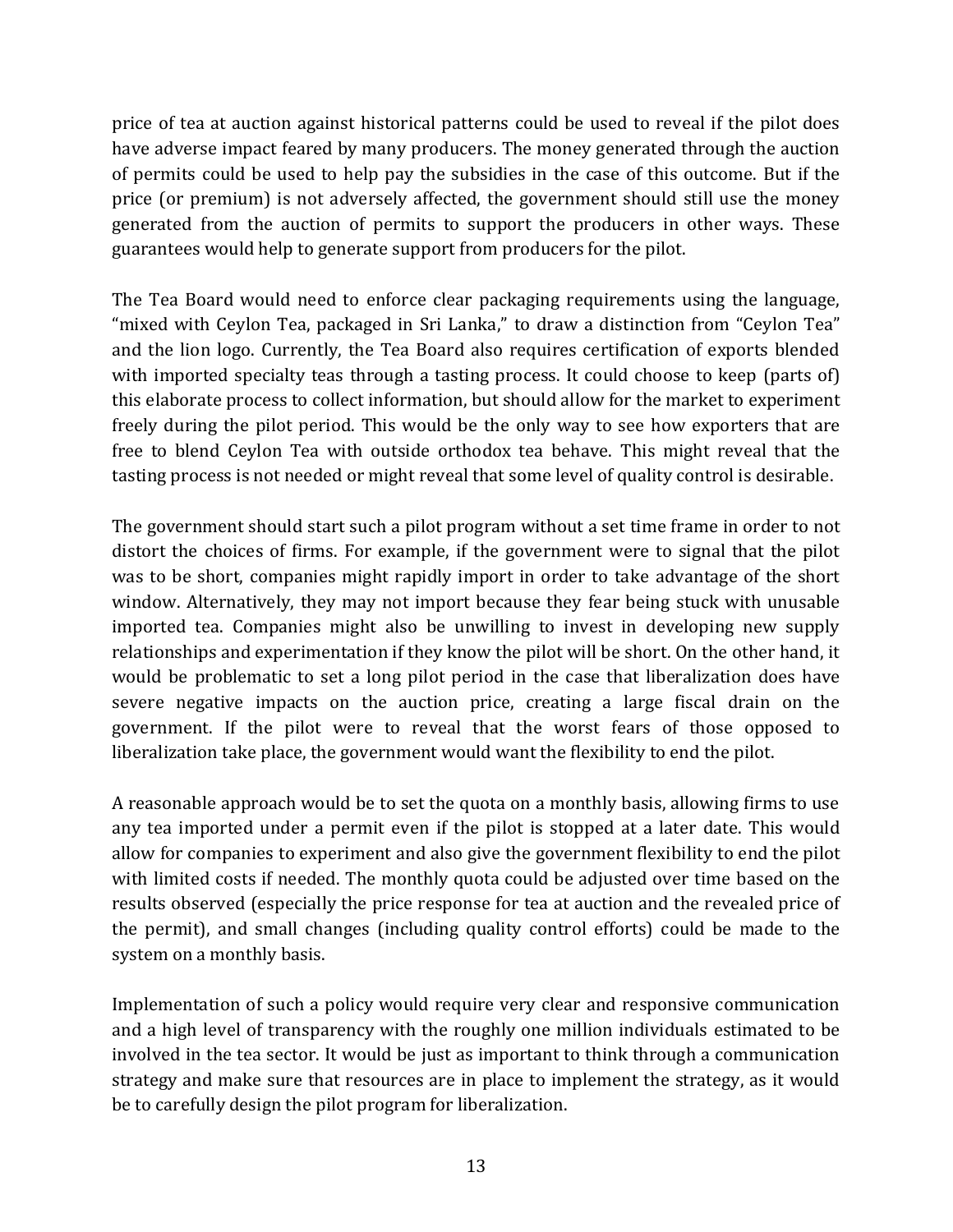### *Other policy recommendations*

 $\overline{\phantom{a}}$ 

Pursuing gradual liberalization of imports is not mutually exclusive to other policy options that may be more effective in directly addressing the problems that producers face. Ultimately, tea production in Sri Lanka that delivers competitive wages to workers will require a combination of increases in the price received by producers and increases the productivity per worker, likely through labor-saving technology. This further necessitates viable options for many workers to move out of tea into other economic opportunities and, most probably, the downsizing of the volume of tea produced. In addition to a controlled pilot of liberalization, the following policy areas are worthy of exploration:

- Providing more flexibility for producers to sell directly to international buyers The current system, which funnels nearly all production of tea through auction, puts producers at a disadvantage by not allowing them to differentiate their product and demand higher prices. Companies that were interviewed noted that there is willingness on the part of plantations to sell directly to international buyers, which is possible but very bureaucratically difficult under current policies. Allowing more flexibility for growers who want to bypass the auction to do so would allow for some to gain a premium that they do not get when their tea is combined at auction. This would allow producers to gain more from investments they make in improving their individual quality. The potential sources of value include specific microconditions, environmentally and socially friendly processes, and full transparency of origin. The Tea Board could support this type of differentiation, and the Chairman has made statements in support of such an approach.<sup>7</sup>
- Supporting the economic diversification of tea-growing areas and better job opportunities – When smallholder tea growers exit tea production in favor of better job opportunities, this is good for the individuals and for producers as a whole given the oversupply. When plantation workers have alternative job opportunities, this is also a positive for individuals, although it presents a problem to companies that are reluctant to downsize operations. A primary role of the government in responding to the struggles of tea-producing regions must be to support the emergence of new industries. This should be done through targeted public investment and locationspecific investment promotion strategies that involve local stakeholders. There is an ongoing expansion of tourism into tea-growing regions, but the regions would benefit from greater diversification in agriculture, services and manufacturing as well. For plantations that find it economically desirable to downsize, the

<sup>7</sup> See [https://www.oxfordbusinessgroup.com/interview/shaping-brand-obg-talks-rohan](https://www.oxfordbusinessgroup.com/interview/shaping-brand-obg-talks-rohan-pethiyagoda-chairman-sri-lanka-tea-board)[pethiyagoda-chairman-sri-lanka-tea-board](https://www.oxfordbusinessgroup.com/interview/shaping-brand-obg-talks-rohan-pethiyagoda-chairman-sri-lanka-tea-board)